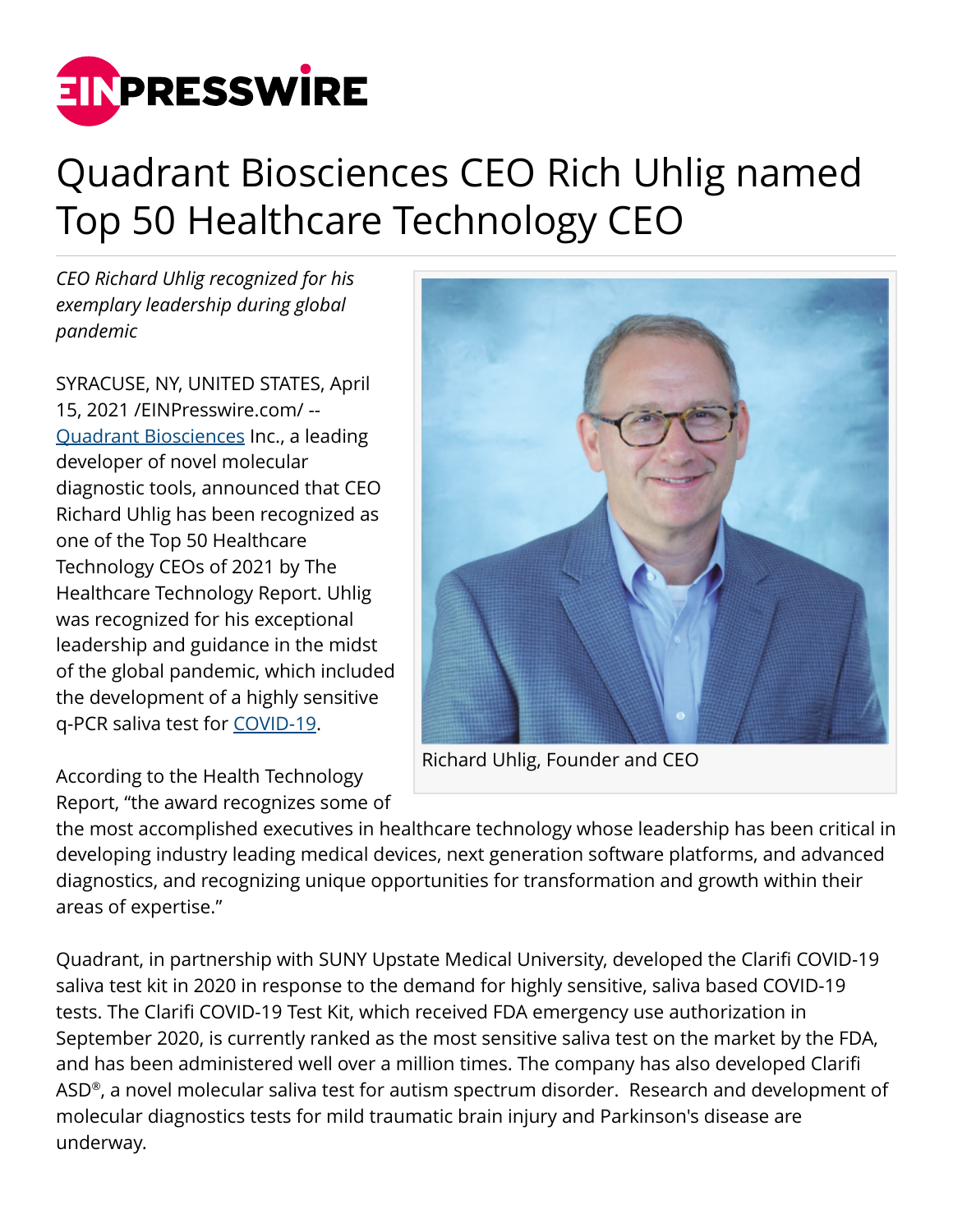"It is an honor to receive this award and share this recognition with such luminaries in the healthcare technology space," said Richard Uhlig, CEO of Quadrant Biosciences. "The development of the Clarifi COVID-19 test has been a great example of our ability to nimbly apply our growing expertise in RNA analysis to an urgent healthcare need and expeditiously muster the resources to develop a solution. The coronavirus has had a devastating effect on health and welfare worldwide, so it is extremely gratifying for us to take the expertise we have gained working on RNA diagnostic tests for other health conditions, such as autism spectrum disorder and concussion, and apply that expertise to the development of this critically important test."

==========

## About Quadrant Biosciences

Quadrant Biosciences is a life science company developing molecular diagnostic solutions for large-scale health issues. The company has entered into collaborative research relationships with a number of institutions including SUNY Upstate Medical University and Penn State University to explore and develop novel biomarker technologies with a focus on Autism Spectrum Disorder, concussion, and Parkinson's disease. Recently, it has leveraged its expertise in RNA analysis to address the COVID-19 pandemic. Quadrant participates in the Start-up NY program, a New York State economic development program. For more information about Quadrant, please visit [www.quadrantbiosciences.com](http://www.quadrantbiosciences.com).

## About Emergency Use Authorization Status

The Clarifi COVID-19 Test Kit has not been FDA cleared or approved. It has been authorized by the FDA under an emergency use authorization for use by authorized laboratories that are certified under the Clinical Laboratory Improvement Amendments of 1988 (CLIA), 42 U.S.C. §263a, and meet requirements to perform high-complexity tests. Clarifi COVID-19 has been authorized only for the detection of nucleic acid from SARS-CoV-2, not for any other viruses or pathogens, and is only authorized for the duration of the declaration that circumstances exist justifying the authorization of emergency use of in vitro diagnostic tests for detection and/or diagnosis of COVID-19 under Section 564(b)(1) of the Act, 21 U.S.C. § 360bbb-3(b)(1), unless the authorization is terminated or revoked sooner.

[https://www.fda.gov/medical-devices/coronavirus-covid-19-and-medical-devices/sars-cov-2](https://www.fda.gov/medical-devices/coronavirus-covid-19-and-medical-devices/sars-cov-2-reference-panel-comparative-data) [reference-panel-comparative-data](https://www.fda.gov/medical-devices/coronavirus-covid-19-and-medical-devices/sars-cov-2-reference-panel-comparative-data)

David MacLean Quadrant Biosciences Inc +1 315-614-2325 [email us here](http://www.einpresswire.com/contact_author/3073852) Visit us on social media: [Facebook](https://www.facebook.com/quadrantbiosciences) **[Twitter](https://twitter.com/QuadBioInc)** [LinkedIn](https://www.linkedin.com/company/quadrantbiosciencesinc)